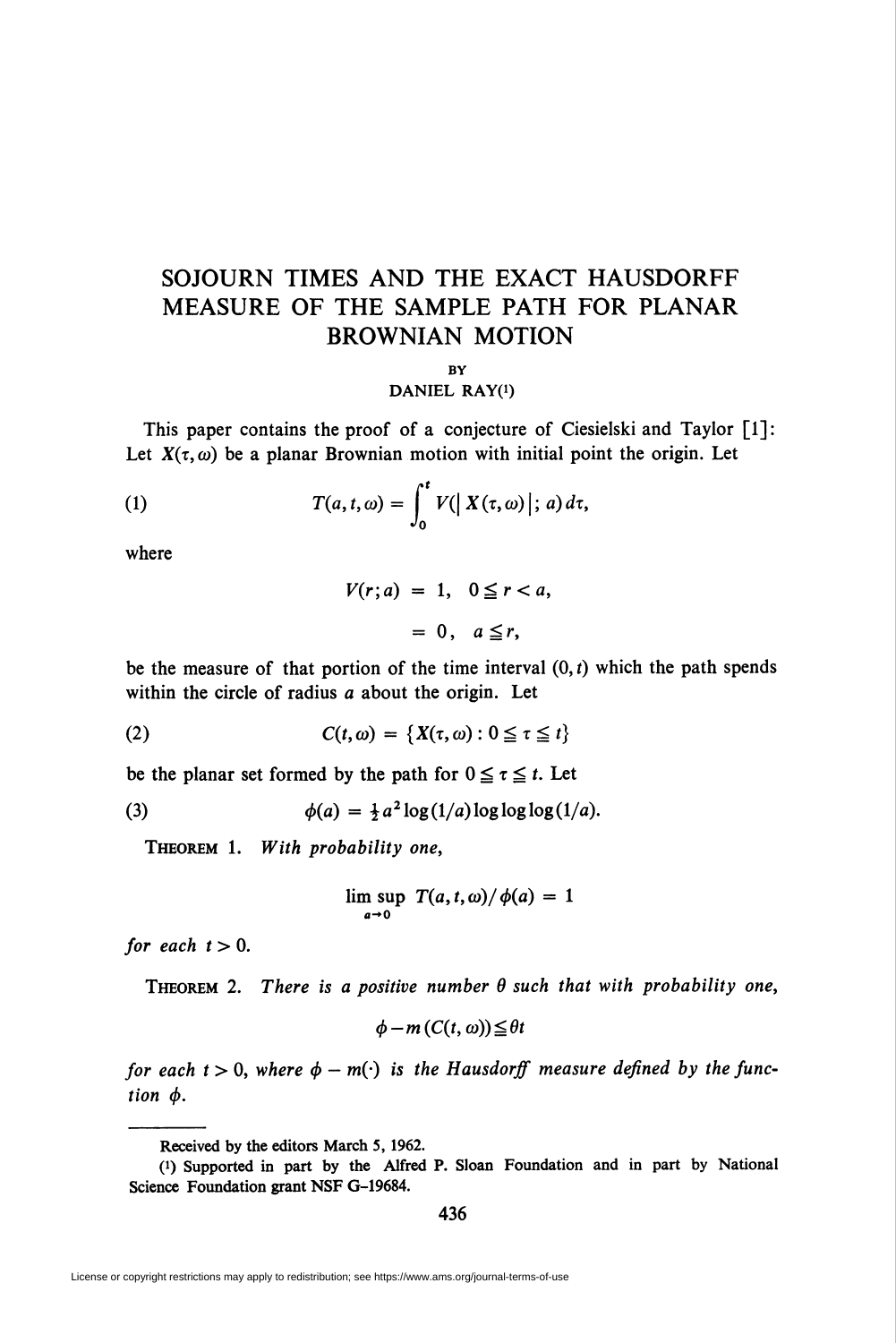Corresponding results for Brownian motion in k-space,  $k \geq 3$ , were proved by Ciesielski and Taylor in [1], verifying a conjecture of Levy [4].

Theorem 2 follows from Theorem 1 exactly as in  $\lceil 1 \rceil$  by using a density theorem of Rogers and Taylor [5]. Whether or not  $\phi - m(C(t, \omega))$  is finite remains an open question however. I am very grateful to S. J. Taylor for pointing out that a supposed proof of this last, originally contained here, was indirect.

The sojourn times

$$
T(E, t, \omega) = \int^t V(X(\tau, \omega); E) d\tau,
$$

where

$$
V(x; E) = 1, \quad x \in E,
$$
  

$$
= 0, \quad x \in E,
$$

of the Brownian path up to time t in the Borel set E define for each t and  $\omega$  a measure on Borel sets. Theorem 2 and the fact that Brownian motion has independent increments imply easily that with probability one this measure has a density relative to  $\phi$ -measure, equal to the constant  $\theta$  on the set  $C(t, \omega)$  of finite  $\phi$ -measure, and vanishing outside  $C(t, \omega)$ . Again the corresponding result holds in higher dimensions. The sojourn time of linear Brownian motion has a density relative to Lebesgue measure  $dx$ :

$$
T(E,t,\omega)=\int_{E}\mathscr{T}(x,t,\omega)\,dx,
$$

the "local time"  $\mathcal{T}(x, t, \omega)$  being continuous in  $(x, t)$  for almost all  $\omega$  [6].

Theorem 1 is proved by a technique devised by Knight [3], subdividing the path according to successive passage time; this provides the independence which seems necessary in proving asymptotic results of this type. The method may be applied to other similar situations, as we will indicate after describing the setup more precisely in the next section. In particular, it yields a simple proof of the existence of local time for linear Brownian motion. Such a proof exhibits some interesting properties of local time which will be described elsewhere.

As in  $[1]$ , Theorem 2 is obtained from Theorem 1 by the use of some density theorems of Rogers and Taylor [5] for Hausdorff measures.

1. The statement and proof of Theorem 1 involve only the radial process  $R(\tau, \omega) = |X(\tau, \omega)|$  of our planar Brownian motion, with initial point  $R(0, \omega) = 0$ . Due to the spherical symmetry of Brownian motion, the radial process is Markovian. Denote by  $R(\tau, \omega)$ , the process with the same transition function but initial point  $R(0, \omega_r) = r$ .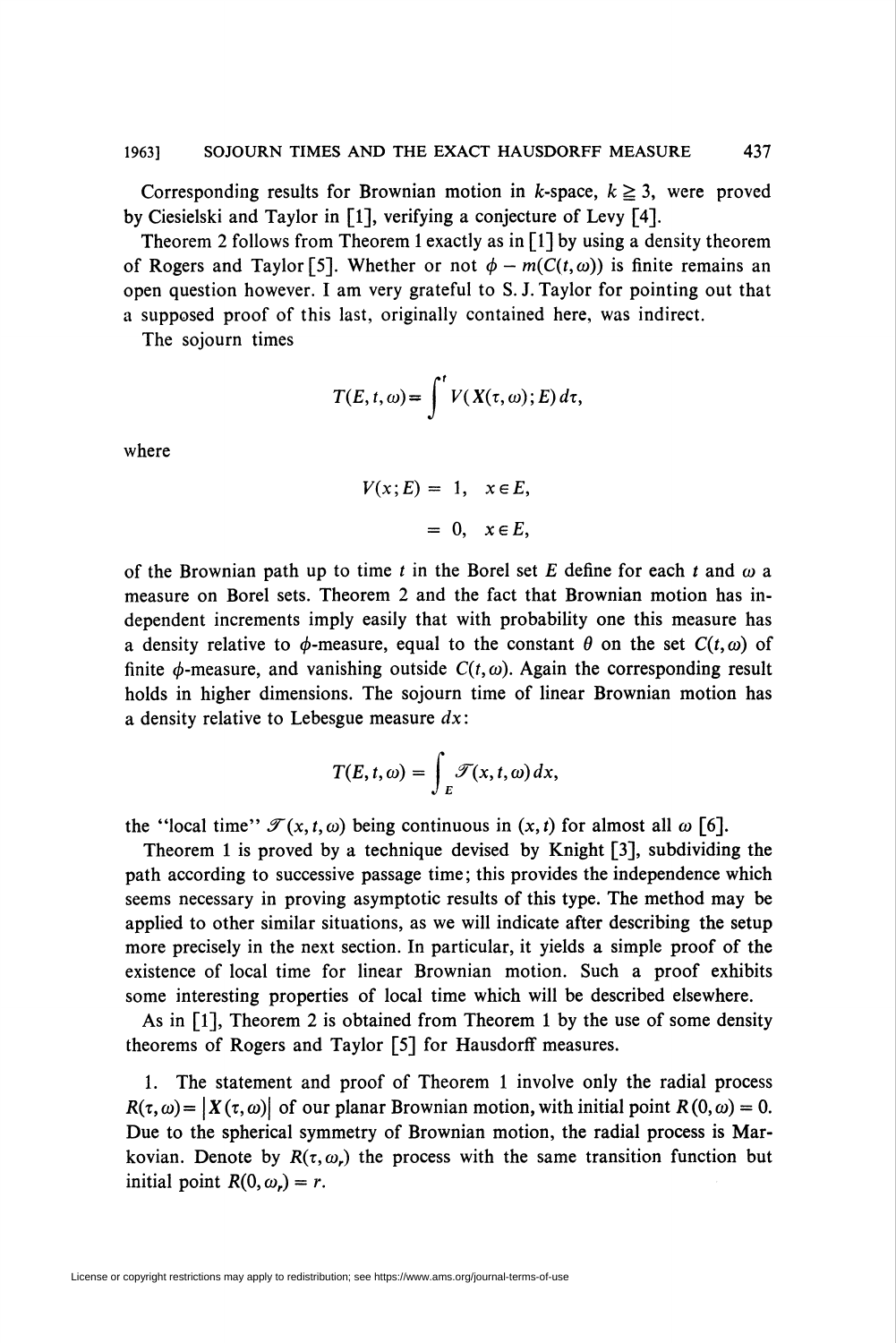For the radial process starting at  $r$ , let

(4) 
$$
P(s, \omega_r) = \text{Inf}\{\tau : \big| R(\tau, \omega_r) = s\}
$$

be the first passage time across s. A special case [2] of the strong Markov property states that the *stopped process*  $R(\tau, \omega_r)$ ,  $0 \leq \tau < P(s, \omega_r)$ , and the *renewed* process  $R(P(s, \omega_r) + \tau, \omega_r)$ ,  $\tau \ge 0$ , are independent; and that the renewed process is a copy of  $R(\tau, \omega_s)$ ,  $\tau \geq 0$ . This remains true conditional on the event  $P(s, \omega_s)$  $\langle P(s', \omega) \rangle$ , for a third point s', since this event depends only on the stopped process. Of course, the conditioning is trivial unless  $r$  is between s and s', when there is the well known formula

(5) 
$$
\mathscr{P}\{P(s,\omega_r) < P(s',\omega_r)\} = \frac{\log\ (s'/r)}{\log\ (s'/s)}.
$$

Now choose positive numbers b, B, and set  $a_n = Be^{-bn}$ ,  $n = 0, 1, \dots$ . Fix n temporarily. For each path of the radial process, let  $t_v$ ,  $v = 0, 1, \dots$ , be the successive passage times across the points  $a_{n-1}$ ,  $a_n$ ,  $a_{n-1}$ ,.... To be precise, set

$$
t_0(\omega) = 0,
$$
  
\n
$$
t_{2v+1}(\omega) = \text{Inf}\{\tau : \tau > t_{2v}(\omega), R(\tau, \omega) > a_{n-1}\},
$$
  
\n
$$
t_{2v}(\omega) = \text{Inf}\{\tau : \tau > t_{2v-1}(\omega), R(\tau, \omega) < a_n\}.
$$

Since the process is recurrent,  $t<sub>v</sub>$  is defined for all positive integers v. Define

$$
P_{\nu}(\omega) = t_{\nu+1}(\omega) - t_{\nu}(\omega),
$$
  
\n
$$
R_{\nu}(\tau, \omega) = R(t_{\nu}(\omega) + \tau, \omega), \quad 0 \leq \tau < P_{\nu}(\omega).
$$

Successive applications of the basic property in the preceding paragraph show that the processes  $R_v(\tau, \omega)$  are independent copies of a radial process  $R(\tau, \omega_r)$ stopped at the passage time across s, where if  $v = 0$ ,  $r = 0$ ,  $s = a_{n-1}$ ; if v is positive and even,  $r = a_n$ ,  $s = a_{n-1}$ ; if v is odd,  $r = a_{n-1}$ ,  $s = a_n$ .

The number of returns from  $a_{n-1}$  to  $a_n$  before crossing B is

(6) 
$$
N_n(\omega) = \text{Max}\{v: t_{2v}(\omega) < P(B, \omega)\}.
$$

 $N_n \ge k$  if and only if for  $0 \le v < k$  each of the independent processes  $R_{2v+1}$ starting at  $a_{n-1}$  passes across  $a_n$  before B. Hence using (5),

$$
\mathscr{P}\{N_n \ge k\} = (1 - 1/n)^k.
$$

Since the event  $N_n = k$  is independent of the processes  $R_{2v}$ , we have

LEMMA 1. Conditional on the value of  $N_n$ , the processes  $R_{2\nu}(\tau,\omega)$ ,  $0 \leq \tau < P_{\nu}(\omega)$ , are independent,  $0 \leq \nu \leq N_{n}$ ; and each is a copy of  $R(\tau,\omega_{r})$ ,  $0 \leq \tau < P(a_{n-1}, \omega_r)$ , where  $r = 0$ , if  $v = 0$ ,  $r = a_n$  if  $v > 0$ .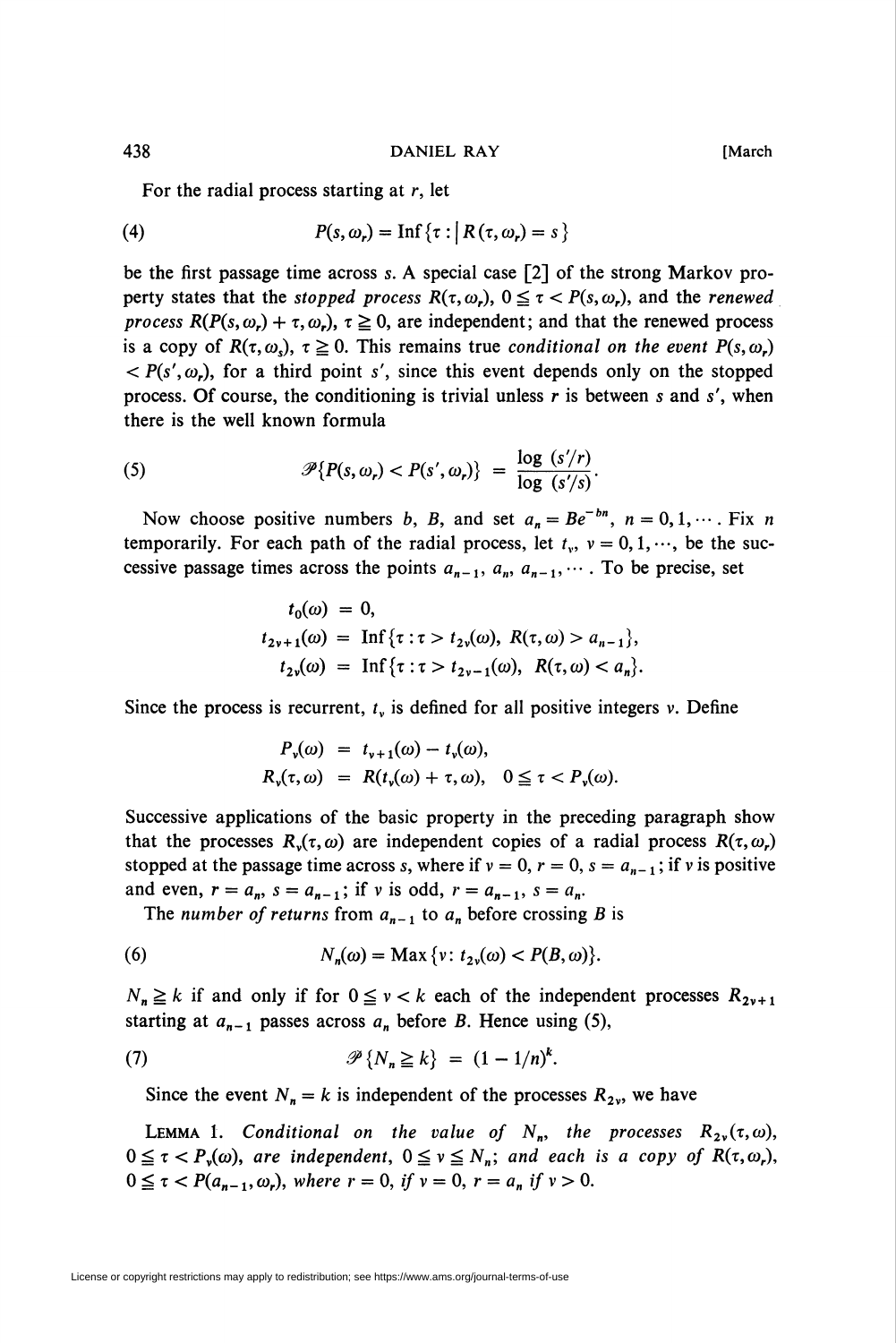This decomposition will allow us to describe the pertinent fluctuations of the sojourn times  $T(a_n)$  as  $a_n \to 0$  in terms of the process  $N_n$  with parameter  $n = 1, 2, \cdots$ . The problem is then much easier to handle, since the latter process turns out to be Markovian.

Indeed, suppose  $m > n$ , and for  $v = 0, 1, \dots$ , let  $N_{n,m,\nu}$  be the number of returns from  $a_{m-1}$  to  $a_m$  of the process  $R_{2v}$ . Since the processes  $R_{2v+1}$  can never reach  $a_m$ ,

(8) 
$$
N_m = \sum_{0}^{N_n} N_{n,m,\nu} \; .
$$

On the other hand, returns from  $a_{k-1}$  to  $a_k$  for  $k \leq n$  can occur only during intervals  $[t_v, t_{v+1}]$  for v odd. Each variable  $N_{n,m,v}$  is independent of the behavior of the process during these intervals, and so independent of  $N_k$ ,  $k \leq n$ . But then (8) implies that given  $N_n$ ,  $N_m$  is independent of  $N_k$ ,  $k < n$ .

The transition function can be computed from the distributions of the independent variables  $N_{n,m,\nu}$ ,  $m > n$ . For  $\nu = 0$ ,  $N_{n,m,0}$  is just the number of returns from  $a_{m-1}$  to  $a_m$  before reaching  $a_{n-1}$  of the process starting at 0. By the same argument used to derive (7),

(9) 
$$
\mathscr{P}\lbrace N_{n,m,0} \geq k \rbrace = \left(\frac{m-n}{m-n+1}\right)^k
$$

For  $v > 0$ ,  $N_{n,m,v} \ge 1$  if and only if the process  $R_{2v}$  starting at  $a_n$  reaches  $a_{m-1}$ before  $a_{n-1}$ ;  $N_{n,m,\nu} \ge k>1$  if and only if  $N_{n,m,\nu} \ge 1$  and  $k-1$  independent copies of the radial process starting at  $a_m$  reach  $a_{m-1}$  before  $a_{n-1}$ . Thus for  $v>0$ ,

$$
\mathscr{P}{N_{n,m,\nu}\geq k} = \frac{1}{(m-n)}\left(\frac{m-n}{m-n+1}\right)^k, \quad k\geq 1.
$$

The generating function is given by

$$
E\{\sigma^{N_n, m, v}\} = (1 + (m - n) (1 - \sigma))^{-1}, v = 0,
$$
  
= 1 - (1 - \sigma) (1 + (m - n) (1 - \sigma))^{-1}, v > 0.

Finally since the  $N_{n,m,v}$  are independent of  $N_n$ , (8) implies

(10)  

$$
E\{\sigma^{Nm}|N_n\}
$$

$$
= (1 + (1 - \sigma)(m - n))^{-1} (1 - (1 - \sigma)(1 + (m - n)(1 - \sigma))^{-1})^{N_n}.
$$

LEMMA 2. For the radial process starting at the origin, let  $N_n$  be the number of returns from  $Be^{-(n-1)b}$  to  $Be^{-nb}$  before the first passage across B. The variables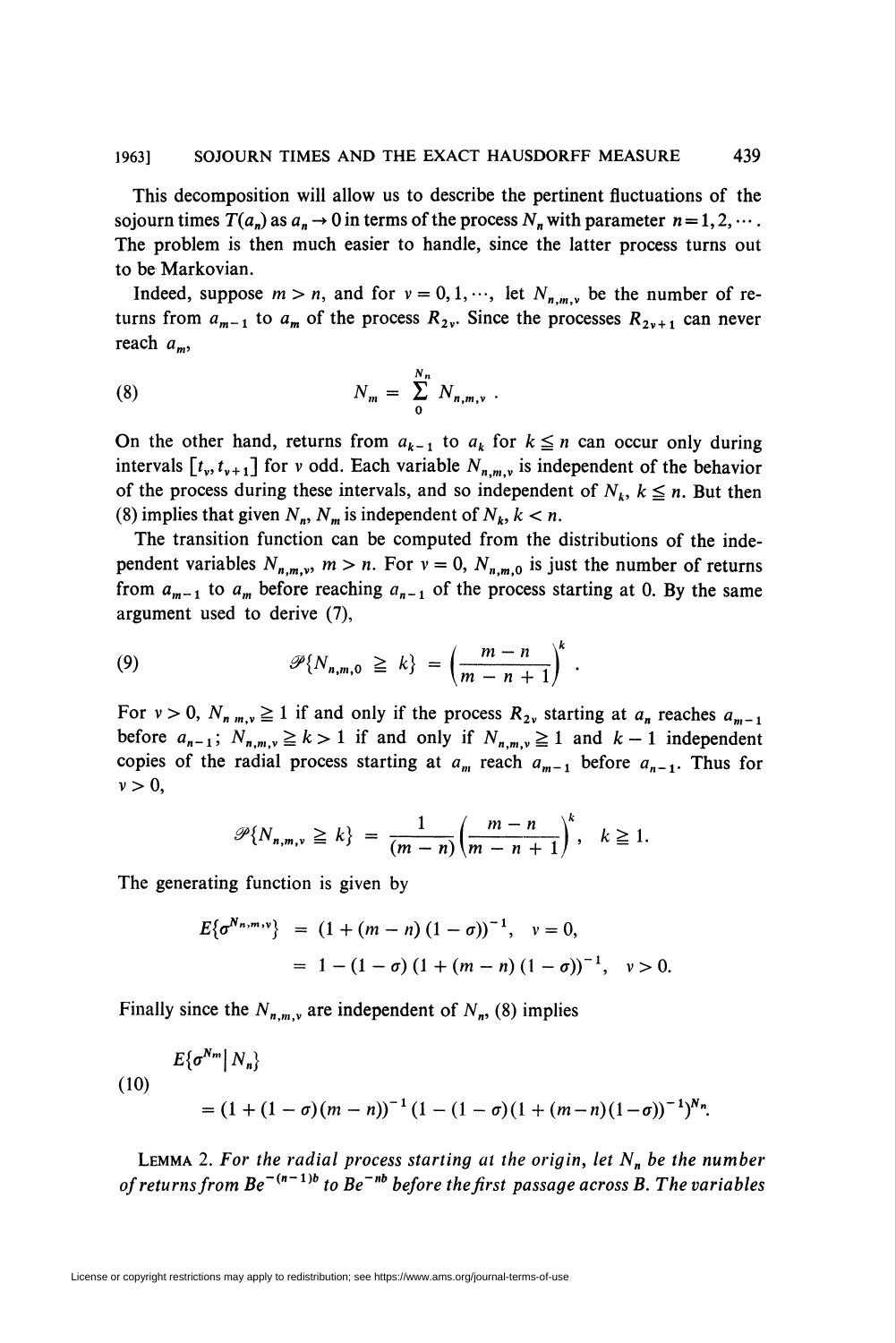$N_n$ ,  $n = 1, 2, \dots$ , form a Markov chain with the initial value  $N_1=0$  and with the stationary transition function given by  $(10)$ .

It is worth noting that, except for the formulas depending on (5), what we have done is independent of the dimension. The main difficulty in proving Theorem 1 for planar Brownian motion is reflected in the fact that the chain  $N_n$  is null recurrent in this case. The analogous chain in dimension greater than two is ergodic, but for a slightly different choice of the sequence  $\{a_n\}$ , as in [1],  $N_n = 0$  eventually with probability one. In the linear case, the chain  $N_n$  is transient, and using only Tchebycheff's inequality one can prove that with probability one the sequence  $(a_{n-1} - a_n)N_n$  converges to a random variable proportional to the density of the sojourn time at the origin.

2. The decomposition of the radial process given by Lemma 1 breaks up the sojourn time  $T(a_n, P(B,\omega), \omega)$  into independent increments: As in [3], set

$$
T_{\nu}(\omega) = \int_{t_2 \nu(\omega)}^{t_2 \nu + 1(\omega)} V(R(\tau, \omega); a_n) d\tau
$$
  
= 
$$
\int_0^{P_{2\nu}(\omega)} V(R_{2\nu}(\tau, \omega); a_n) d\tau.
$$

Then

(11) 
$$
T(a_n, P(b, \omega), \omega) = \sum_{0}^{N_n} T_v(\omega),
$$

and by Lemma 1, the summands are independent, conditional on the value of  $N_{n}$ .

For  $v \ge 1$ ,  $T_v$  is the sojourn time within a circle of radius  $a_n = Be^{-bn}$  of a Brownian motion starting on the circumference and stopped upon crossing the circle of radius  $a_{n-1} = Be^{-b(n-1)}$ . Since for Brownian motion, for each  $\lambda > 0$ ,  $X(t) \rightarrow \lambda^{-1} X(\lambda^2 t)$  is a measure preserving transformation,  $T_v$  has the same distribution as  $a_n^2T$ , where

$$
T = T(\omega_1) = \int_0^{P(e^b, \omega_1)} V(R(\tau, \omega_1); 1) d\tau
$$

is the sojourn time inside the unit circle of a Brownian motion starting on the circumference and stopped upon crossing the circle of radius  $e^b$ .

It is well known that

$$
E\{T(\omega_1)\}=\int_{|y|<1}G(x,y)\,dy,\quad |x|=1,
$$

where G is the Green's function for Laplace's equation with boundary values zero on the circle of radius  $e^b$ . Thus  $E\{T(\omega_1)\} = \frac{1}{2}b$ . Let  $\mu_k = E\{(T(\omega_1) - b/2)^k\}$ . Then

$$
E\{T_{\nu}(\omega)\}=\tfrac{1}{2}b\,a_n^2,\qquad E\{(T_{\nu}(\omega)=\tfrac{1}{2}b\,a_n^2)^k\}=\,a_n^{2k}\mu_k.
$$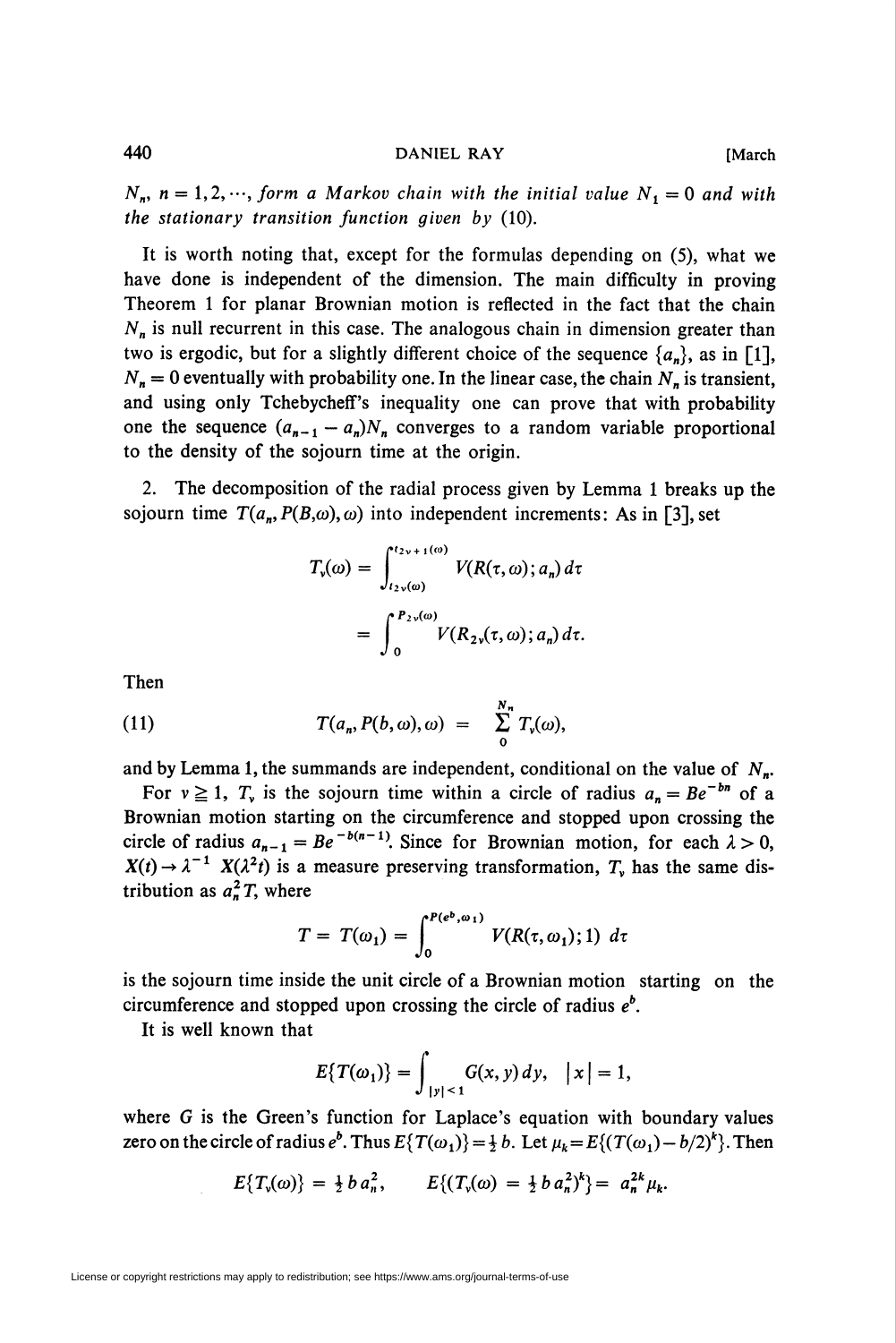## 1963] SOJOURN TIMES AND THE EXACT HAUSDORFF MEASURE 441

Since the  $T<sub>v</sub>$  are independent

$$
E\left\{ \left( \sum_{\nu=1}^{N} \left( T_{\nu} - \frac{1}{2} b a_n^2 \right) \right)^4 \right\} = a_n^8 (N\mu_4 + 3N(N-1)\mu_2^2) < CN^2 a_n^8,
$$

and by a Tchebycheff type inequality,

$$
\mathscr{P}\left\{\left|\sum_{\nu=1}^{N}T_{\nu}-\frac{1}{2}b a_{n}^{2} N\right|>n a_{n}^{2}\right\}\n< n^{-4} a_{n}^{-8} E\left\{\left(\sum_{\nu=1}^{N} \left(T_{\nu}-\frac{1}{2}b a_{n}^{2}\right)\right)^{4}\right\}\n< CN^{2} n^{-4}.
$$

Since the  $T<sub>v</sub>$  are independent conditional on  $N<sub>n</sub>$ , (11) implies

$$
\mathscr{P}\left\{\left|T(a_n, P(B)) - T_0 - \frac{1}{2}b a_n^2 N_n\right| > n a_n^2\right\}
$$
  
=  $E\left\{\mathscr{P}\left\{\left|\sum_{\nu=1}^{N_n} T_{\nu} - \frac{1}{2}b a_n^2 N_n\right| > n a_n^2 |N_n\right\}\right\}$   
<  $Cn^{-4} E\{N_n^2\}$   
<  $2 Cn^{-2}$ .

By the Borel-Cantelli lemma, with probability one as  $n \to \infty$ , as in [3],

(12) 
$$
T(a_n, P(B)) = T_0 + \frac{1}{2}ba_n^2N_n + O(na_n^2).
$$

Now  $T_0(\omega) < P(a_{n-1}, \omega)$ , and by homogeneity,  $E\{P^2(a_{n-1})\} = Ca_{n-1}^4 < C'a_n^4$ . Hence by Tchebycheff's inequality and the Borel-Cantelli lemma,

$$
(13) \hspace{3.1em} T_0 = O(n a_n^2)
$$

as  $n \to \infty$  with probability one. This is of course implied by Theorem 4 of [1], but we do not need so strong a result.

3. The standard techniques of Markov chain theory suffice to prove

(14) 
$$
\lim_{n \to \infty} \sup (N_n/n) \log \log n = 1
$$

with probability one, as follows.

Using (10) with

$$
\sigma = (1+x)^{-1} < 1, \ x = (\sqrt{N} - \sqrt{\lambda y})/(m-n+1)\sqrt{\lambda y}
$$

for  $\lambda < 1$ , we get the estimate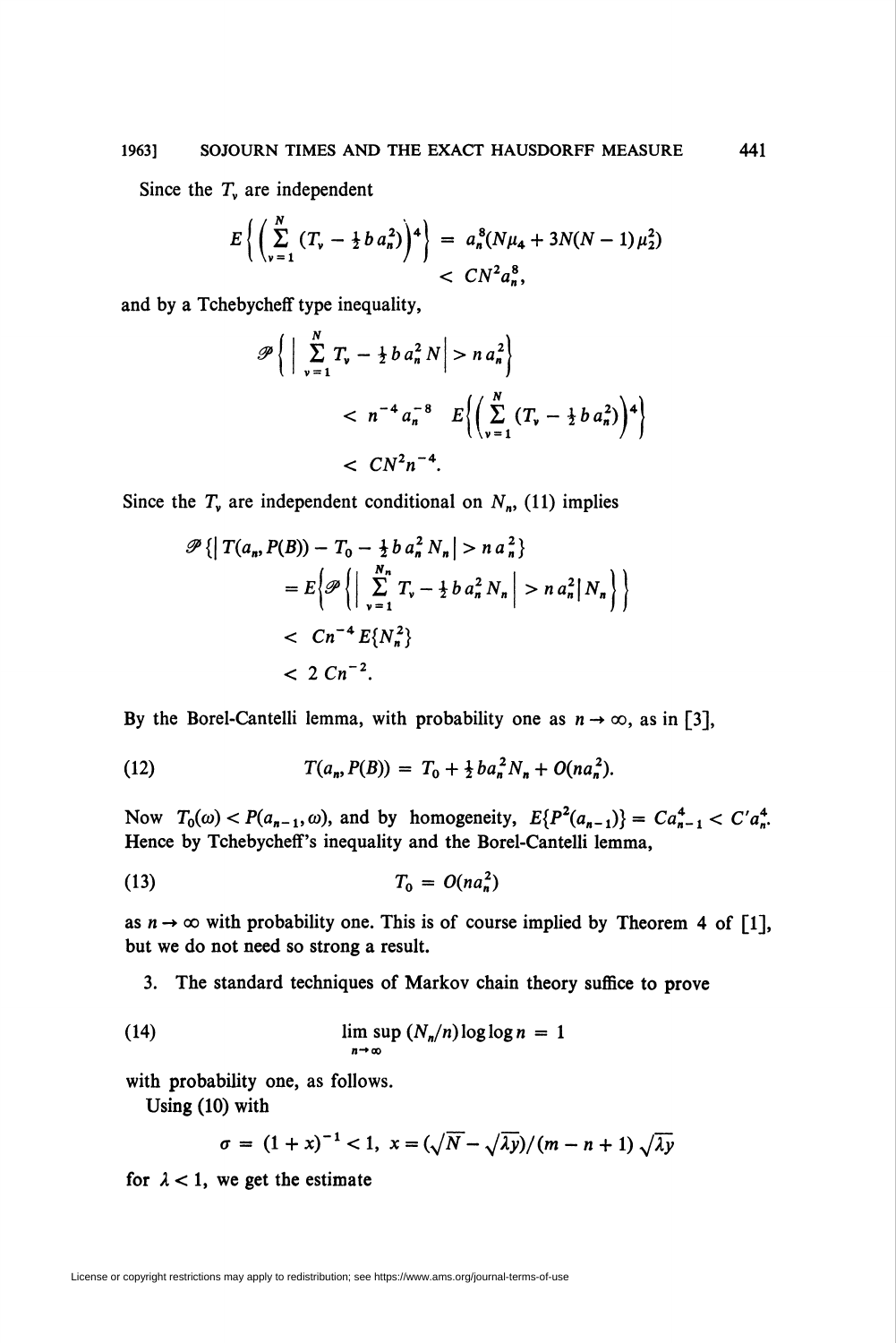$$
\mathcal{P}\lbrace N_m < \lambda y \mid N_n = N \rbrace
$$
\n
$$
\leq \sigma^{-\lambda y} E\lbrace \sigma^{N_m} \mid N_n = N \rbrace
$$
\n
$$
= (1 + x)^{\lambda y} \frac{1 + x}{1 + x + (m - n)x} \left(1 - \frac{x}{1 + (m - n + 1)x}\right)^N
$$
\n
$$
\langle \exp \left\lbrace \lambda yx - \frac{Nx}{1 + (m - n + 1)x} \right\rbrace
$$
\n
$$
= \exp \left\lbrace - \frac{(\sqrt{n} - \sqrt{\lambda y})^2}{m - n + 1} \right\rbrace
$$
\n
$$
\langle \exp \left\lbrace - (1 - \sqrt{\lambda})^2 \right\rbrace
$$
\n
$$
= 1 - \delta(\lambda)
$$

if  $N = N_n \ge y \ge m - n + 1 > 0$ . Under the same restrictions on y and  $\lambda$ ,

$$
\mathscr{P}{N_m > \lambda y}
$$
  
\n
$$
\geq \mathscr{P}{\exists k, n \leq k < m, N_k \geq y; N_m \geq \lambda y}
$$
  
\n
$$
= \sum_{k=n}^{m-1} \mathscr{P}{N_j < y, n \leq j < k; N_k \geq y; N_m \geq \lambda y}
$$
  
\n
$$
\geq \delta(\lambda) \sum_{k=n}^{m-1} \mathscr{P}{N_j < y, n \leq j < k; N_k \geq y}
$$
  
\n
$$
= \delta(\lambda) \mathscr{P}{\exists k, n \leq k < m, N_k \geq y}.
$$

Let  $\mu$  be an arbitrary number exceeding one, and choose  $\lambda < 1$ ,  $c > 1$ , such that  $\lambda \mu > c$ . Using the above and (5), for *n* large,

$$
\mathscr{P}\{\exists k, c^n \le k < c^{n+1}, N_k \ge \mu k \log \log k\}
$$
\n
$$
\le \mathscr{P}\{\exists k, c^n \le k < c^{n+1}, N_k \ge \mu c^n \log \log c^n\}
$$
\n
$$
\le \frac{1}{\delta(\lambda)} \mathscr{P}\{N_c n + 1 \ge \lambda \mu c^n \log \log c^n\}
$$
\n
$$
= \frac{1}{\delta(\lambda)} (1 - c^{-(n+1)})^{\lambda \mu c^n \log \log c^n}
$$
\n
$$
< C n^{-\lambda \mu/c}.
$$

By the Borel-Cantelli lemma,

(15) 
$$
\limsup_{n \to \infty} N_n/n \log \log n \leq \mu
$$

with probability one.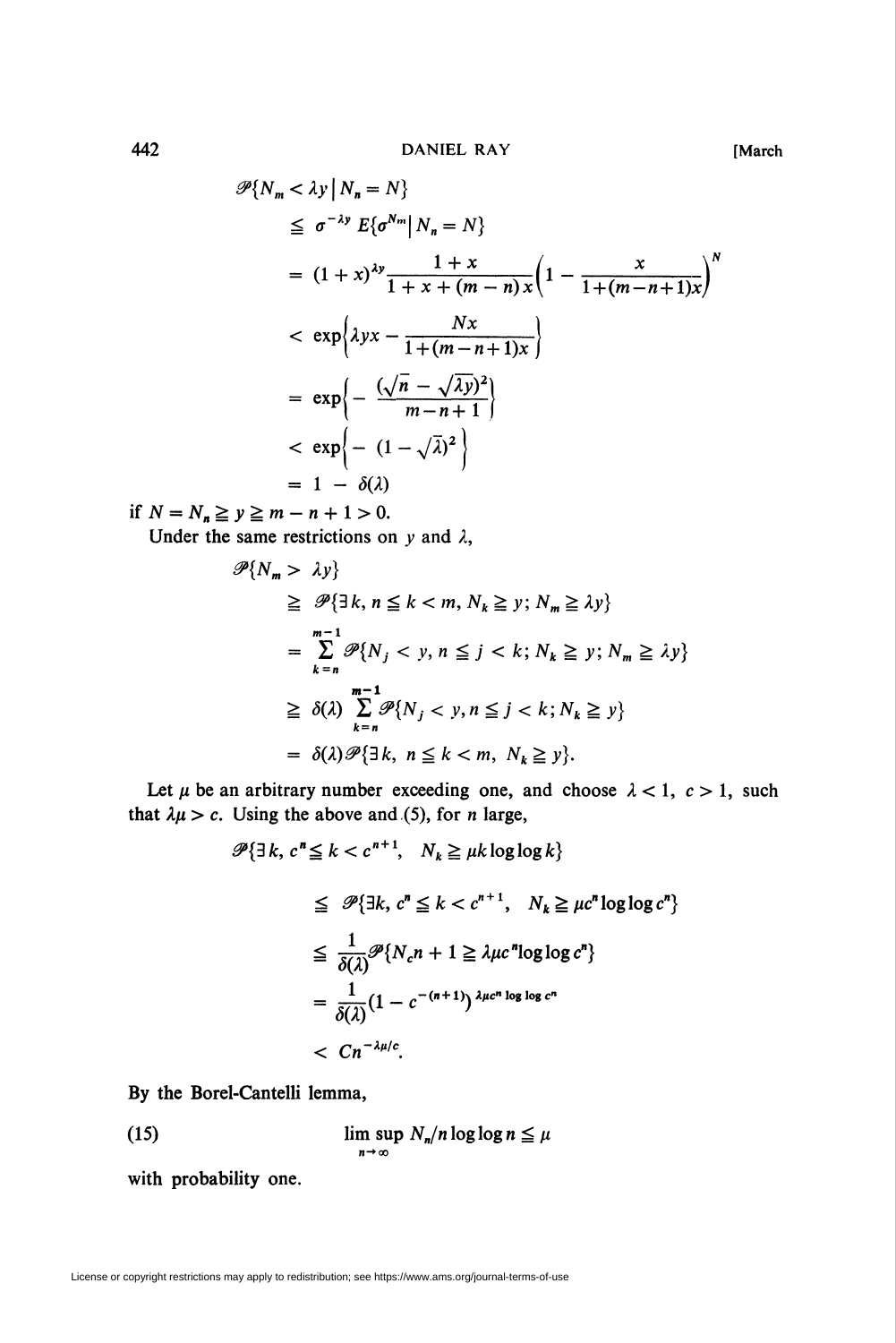On the other hand, suppose  $n < 1$ . Choose  $c > 1$  so that  $nc < c - 1$ . For  $n = c^{k-1}$ ,  $m = c^k$ ,  $k = 2, 3, \dots$ , let  $N_{n,m,0}$  be the number of returns from  $a_{m-1}$  to  $a_m$  before the first passage of  $a_{n-1}$ , as defined in §1.  $N_{n,m,0}$  depends only on  $R(\tau,\omega)$  for  $P(a_{m-1},\omega) < \tau < P(a_{n-1},\omega)$ , and as k varies these time intervals are disjoint. Hence by the basic property of §1, the variables  $N_{n,m,0}$  are independent,  $k = 2, 3, \cdots$ .

By (9)

$$
\mathscr{P}{N_{n,m,0}} \geq \eta m \log \log m
$$
  
=  $\left(1 + \frac{1}{m-n}\right)^{-\eta m \log \log m}$   
>  $\exp\left\{-\eta \frac{m}{m-n} \log \log m\right\}$   
=  $\exp\left\{-\eta \frac{c}{c-1} \log(k \log c)\right\}$   
=  $Ck^{-\eta c/(c-1)}$ .

By the converse of the Borel-Cantelli lemma,

$$
\limsup_{k\to\infty} N_{n,m,0}/m \log\log m \geq \eta
$$

with probability one. But by (8),  $N_m \ge N_{n,m,0}$  and so

(16) 
$$
\limsup_{m \to \infty} N_m/m \log \log m \ge \eta
$$

with probability one. This together with (15) implies (14).

4. We complete the proof of Theorem 1. By (12), (13), and (14), and since  $bn \sim \log(1/a_n)$ ,  $\log \log n \sim \log \log \log(1/a_n)$ ,

$$
\limsup_{n\to\infty} T(a_n, PB)/\phi(a_n)=1
$$

with probability one, for each choice of B and b. If  $a_{n+1} < a \le a_n$ , then  $T(a, P(B)) \leq T(a_n, P(B))$ , while  $\phi(a) \geq \phi(a_{n+1}) \sim e^{-2b} \phi(a_n)$ .

**Hence** 

lim sup  $T(a, P(B))/\phi(a) \leq e^{2b}$  $a\rightarrow 0$ 

with probability one. Since b is arbitrary,  $e^{2b}$  may be replaced by 1 on the right, and since the opposite inequality is trivial,

$$
\lim_{a\to 0} \sup T(a, P(B))/\phi(a) = 1
$$

with probability one.